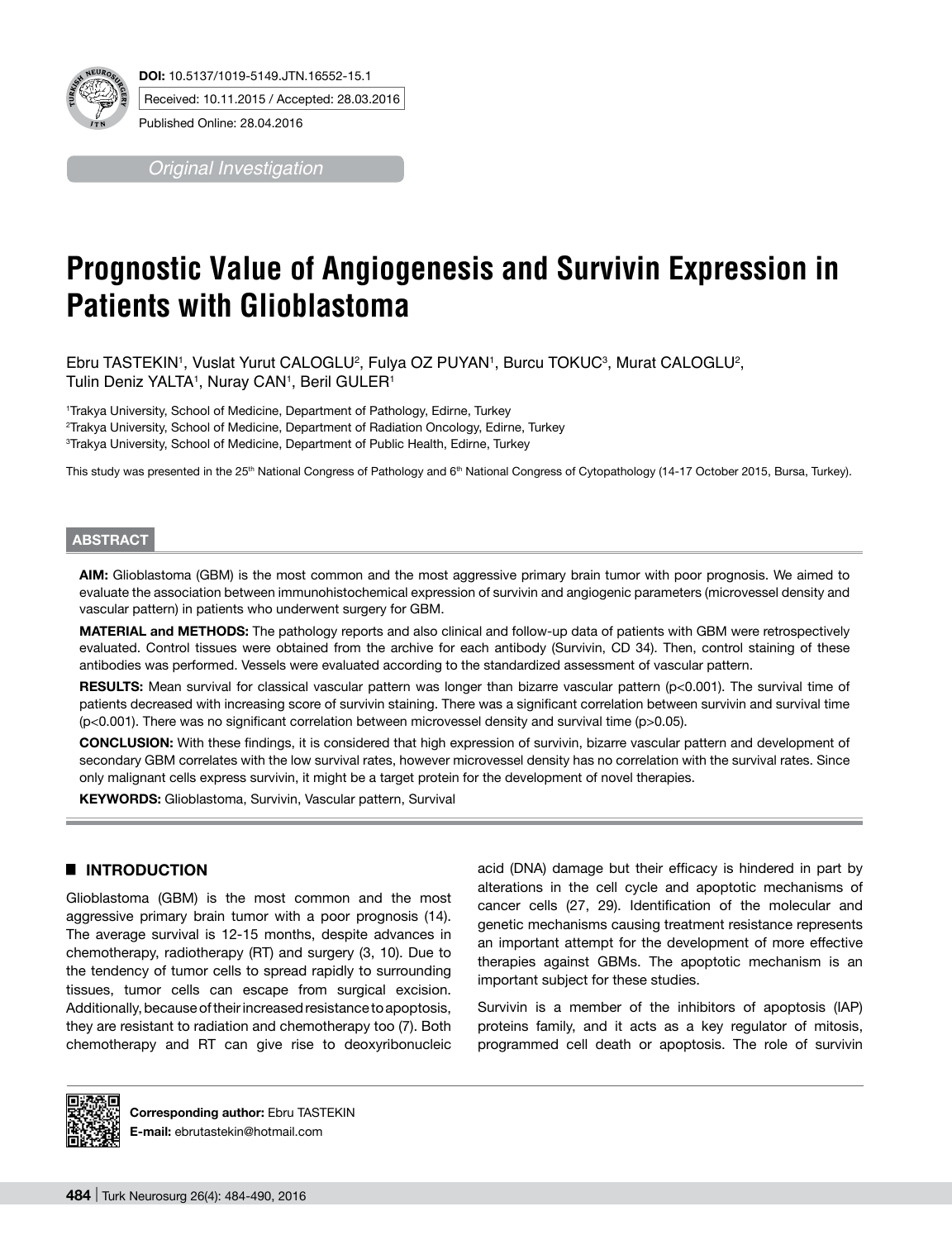involves the regulation of angiogenesis and chemo-resistance (20). Survivin is normally expressed in fetal tissue but is absent in most of the differentiated adult cells (1). Tumors that highly express survivin generally have an aggressive behavior and poor prognosis and are associated with resistance to RT and chemotherapy (33).

Angiogenesis is defined as the formation of new capillaries from the pre-existing vascular network. Increased angiogenesis is correlated with tumor growth and metastasis in different tumor types (8). Methods for evaluation of angiogenesis including microvessel density (MVD) and vascular pattern have been used in most of the prognostic studies (9, 21).

In this study, we aimed to evaluate the association between immunohistochemical expression of survivin and angiogenic parameters (MVD and vascular pattern) in patients who underwent surgery for GBM.

### █ **MATERIAL and METHODS**

#### **Patients and Clinicopathological Analysis**

The data of the patients who underwent surgery for a brain tumor between 2000 and 2012 at Trakya University Medical Faculty, and were diagnosed as GBM in the Department of Pathology, were reviewed. The patients, who underwent total tumor excision as confirmed with postoperative radiological examination, were included in this study. The pathology reports and also clinical and follow-up data of the patients were retrospectively evaluated. Tumor slides of all patients were re-evaluated (Figure 1A-D). The local ethics committee approved the study design (Trakya University No.152/2014- 17/10).

#### **Immunohistochemical Analysis**

Control tissues (from data sheets) were obtained from the archive for each antibody. Then, control staining of these



**Figure 1:** Histopathological features of glioblastoma. Glioblastoma is an aggressive tumor composed of pleomorphic astrocytic cells with marked nuclear atypia and mitosis. **A)** Palisading necrosis (red arrow) and microvascular proliferation (blue arrow) are important characteristic features of GBM (arrow) (x10). **B)** Marked nuclear atypia and classical type vascular proliferation (arrow) (x10) **C, D)** Bizarre vascular pattern with vascular clusters, vascular garlands and glomeruloid vascular formations (arrows)(C:x20, D:x40) (Hematoxylin eosin stain).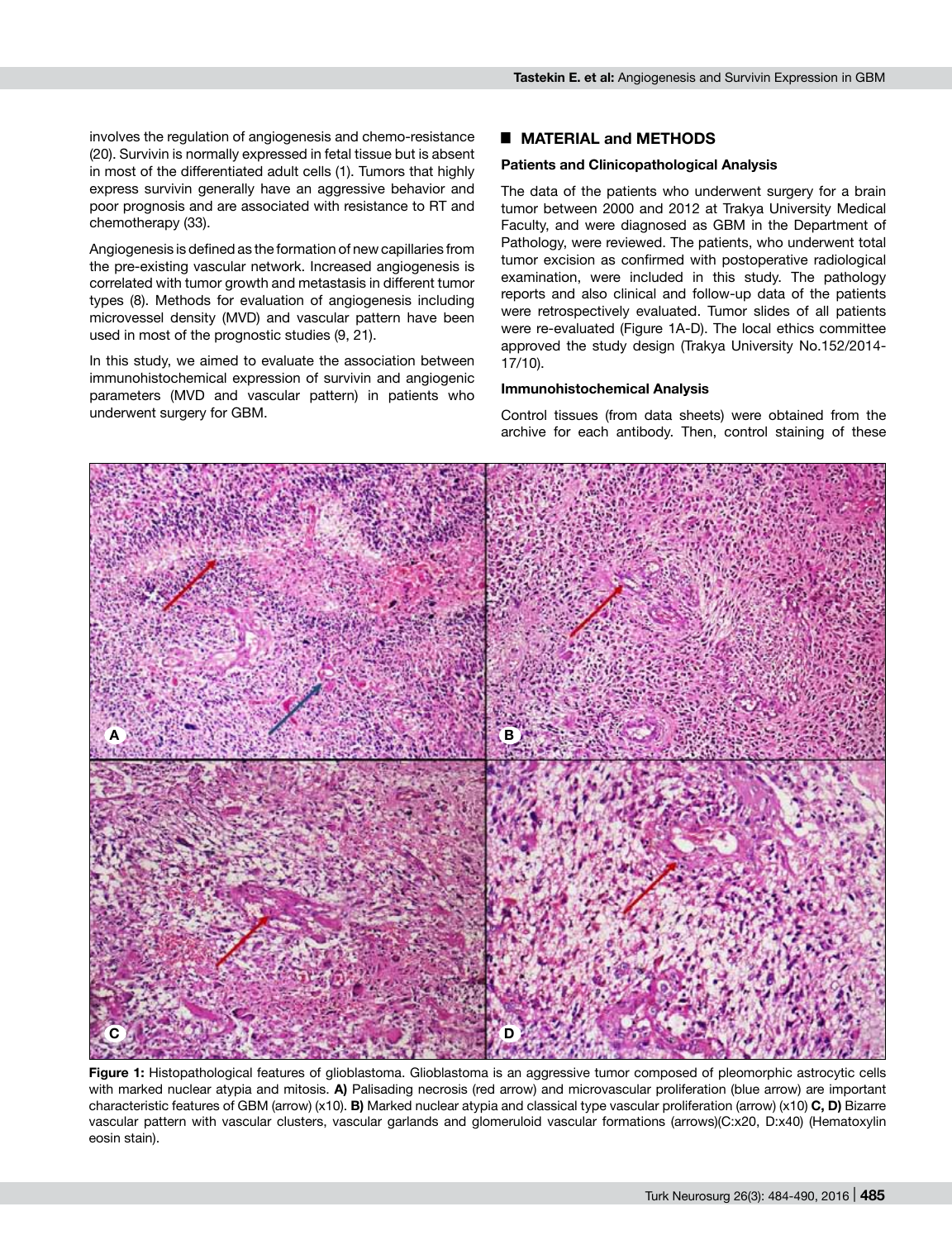antibodies was performed. Staining for survivin and CD34 antibodies was performed with a fully automated immunohistochemistry and *in situ* hybridization (IHC/ISH) staining machine (Ventana BenchMark XT, USA). The following primary antibodies at the indicated dilutions were used for IHC: rabbit polyclonal anti-survivin (NB-500-201 K3, 1:500; Novus Biological Inc., USA) and CD34 (1:100, monoclonal, Neomarkers, USA).

#### **Survivin Evaluation**

For survivin antibody, immunoexpression was based on the percentage of positively stained cells, after counting at least 1000 cells (19). Expression was scored as the following; '-'; if there was no expression,  $+$ ; if there was expression in  $<$ 25 cells, ' $++$ '; if there was expression in 25-50% cells, ' $++$ '; if there was expression in  $51-75%$  cells, and ' $+++$ '; if there was expression in >75% cells (32).

#### **MVD Evaluation**

For MVD assessment; areas of tumor containing the highest number of capillaries and small venules were chosen at low power field (40× and 100×) by light microscopy. Tumors exhibited heterogeneous pattern of MVD, but the areas having the highest neovascularization were found and CD 34 antibody was used to identify the areas of invasive carcinoma with the highest number of discrete microvessels. Any brown-staining endothelial cell or cell cluster that was clearly separate from adjacent microvessels, tumor cells, and other connective tissue elements was considered a single, countable microvessel. Vessel lumens, although usually present, were not necessary for a structure to be defined as a microvessel, and red blood cells were not used to define a vessel lumen. Vessel count was performed on x200 field in five areas and the average value was determined statistically (30).

#### **Vascular Pattern**

Angiogenic subtypes were evaluated on CD34-immunostained tissue sections. Vessels were evaluated according to an algorithm described by Preusser et al. (23). This method was described for the standardized assessment of vascular pattern.

Firstly, the presence of delicate network of branching capillaries throughout the tumor was evaluated as yes/no and was described as score A (not present: 0, present: 1). In the second step, the presence of vascular clusters (score B1), vascular garlands (score B2) or glomeruloid vascular formations (score B3) were evaluated as none: 0, few/discrete: 1, many/prominent: 2. Then, score B was calculated as the sum of them (Score  $B =$  score  $B1 +$  score  $B2 +$  score  $B3$ ). Finally, the vascular pattern was calculated from scores A and B following this algorithm (If score  $A = 1$  and score  $B = 2$ , then "classic vascular pattern". If score  $A = 0$  or score  $B > 2$ , then "bizarre vascular pattern").

#### **Statistical Analysis**

Demographic-clinical characteristic of patients were shown as mean  $\pm$  standard error of mean (SEM) and percentages. Survival times by clinical stage and differentiation were

analyzed by using the Kaplan Meier survival analysis and then the Log-rank test was used for group comparisons. Overall effect of demographic and clinical characteristics that have been found significant effect in Kaplan-Meier survival analysis (survivin, vascular pattern, MVD) was analyzed by the Cox regression model. P value <0.05 considered statistically significant. Statistical analysis was performed by using the SPSS 20.0 software (IBM Corp. Released 2011. IBM SPSS Statistics for Windows, Version 20.0. Armonk, NY: IBM Corp.).

## █ **RESULTS**

Eighty patients who had been diagnosed as GBM were included in the study. Forty-five of the patients were male and 35 were female (56.2% and 43.8%). The average age was  $58.55\pm$  12.82 years (21-87 years). Five (5%) of the patients were alive during the study. Thirty tumors (37.5%) were localized in the temporal lobe, 28 (35%) tumors were in the frontal lobe, 19 (23.8%) tumors were in the parietal lobe and 3 (3.8%) tumors were in the occipital lobe. Seventy-five (93.8%) of the tumors were primary and 5 (6.2%) were secondary (Table I).

Bizarre vascular pattern was present in 40 (50%) and classical vascular pattern was present in 40 (50%) cases (Figure 1A-D) (Table I). While survival time was  $5.11 \pm 0.72$  months in tumors with bizarre vascular pattern, it was 18.76±2.68 months in patients with classical vascular pattern. Mean survival for classical vascular pattern was longer than bizarre vascular pattern. This finding was statistically significant (p<0.001) (Figure 2A, B) (Table II).

Survivin immunohistochemical (IHC) expression was observed in all tumors. There was no unstained case. Survivin immunostaining was mainly in the nucleus of tumor cells associated with cytoplasmic staining in some cases. All cases exhibited positive staining with survivin antibody (Figure 3A-D) (Table I). IHC score was 1 in 15 cases (18.8%), 2 in 21 cases (26.3%), 3 in 20 cases (25%) and 4 in 24 cases (30%). There was a significant difference between survival times of survivin IHC groups (p<0.001) (Figure 2A, B). And there was a significant negative correlation between survivin staining and survival time, with the survival time of patients decreasing with increasing score of survivin staining  $(r = -0.656, p=0.000)$  (Table II).

Patients were classified in two groups based on MVD. Group 1 consisted of tumors with MVD count <70%, group 2 consisted of tumors with MVD ≥70%. Mean survival time for group 1 was 12.00 $\pm$ 3.26 months and for group 2 it was 11.616 $\pm$ 1.31 months. There was no significant difference between survival time of groups (p>0.05). There was no significant correlation between MVD and survival time (r=-0.490, p=0.667). There was also no significant correlation between survivin IHC expression and MVD ( $r= 0.023$ ,  $p=0.843$ ) (Table II).

Patients with secondary GBM had longer survival time than primary GBM and this difference was statically significant (p=0.048). There was no relationship between tumor location and survival (p>0.05). There was also no significant correlation between survival times and gender (p=0.68).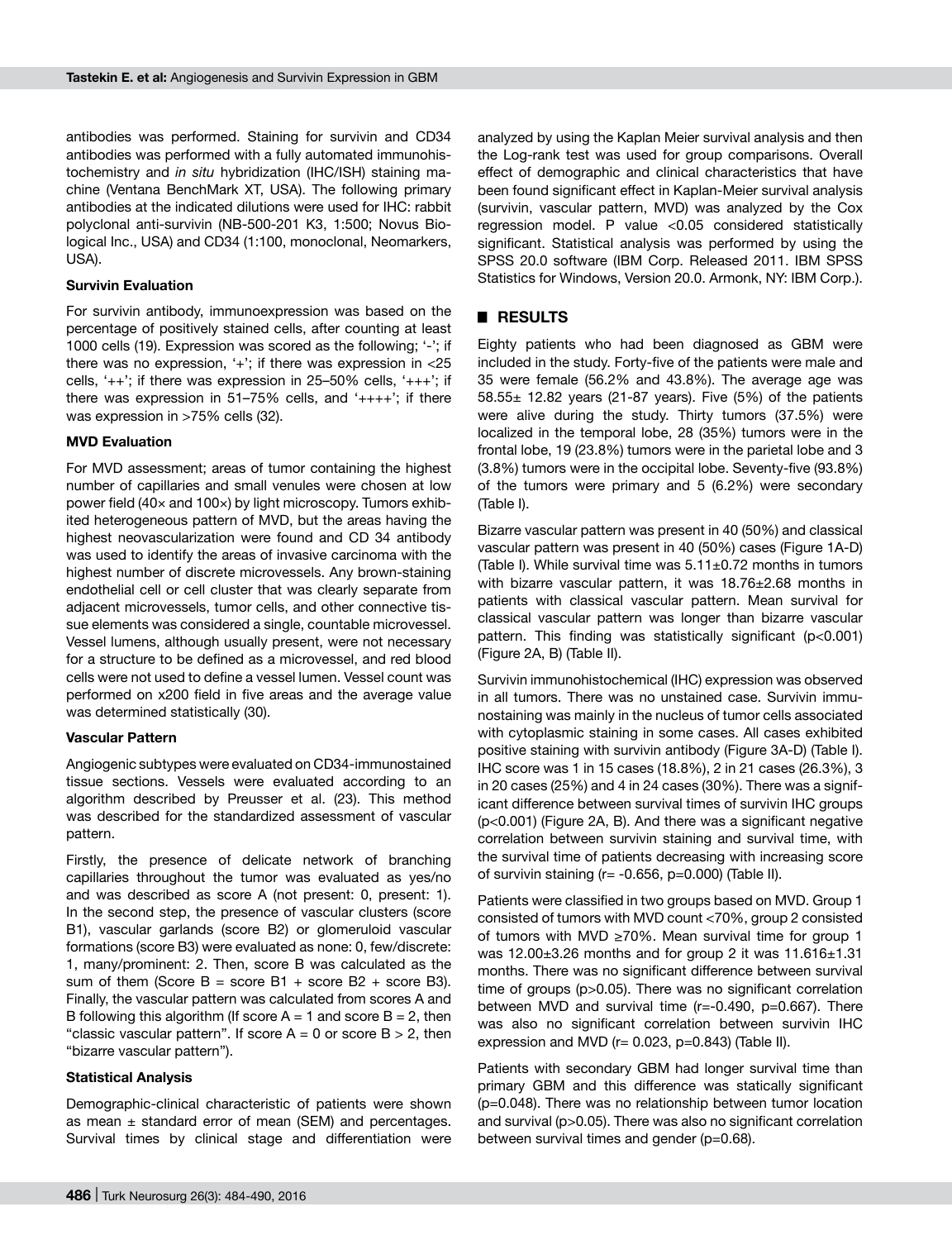**Table I:** Clinical and Histopathological Characteristics of Patients with GBM

# **Characteristic** Gender Female 35 (43.8%) Male 45 (56.2%) Localization Temporal 30 (37.5%) Frontal 28 (35.0%) Parietal 19 (23.8%) Occipital 3 (3.8%) Primary/Secondary Primary 75 (93.8%) Secondary 5 (6.2%) Vascular pattern 1 40 (50%) 2 40 (50%) Survivin 1 15 (18.8%) 2 21 (26.3%) 3 20 (25.0%) 4 24 (30.0%) MVD 1 30 (37.5%) 2 50 (62.5%)

risk in survivin IHC score group 4 to group 1 (HR=79.008 (95% CI 17.719 – 352.299), p= .000) (Table III).

# █ **DISCUSSION**

Glioblastoma is classified as a grade IV tumor by the World Health Organization (WHO) (18). GBMs are known by their aggressive and infiltrating nature. The most important problem in the management of GBM treatment is intrinsic or acquired resistance to treatment (18, 25, 35). New and more effective agents are very important. In this study, we demonstrated that GBMs have high expression rates of survivin and the

|                       |           | Mean survival time<br>(month)<br>Mean ±SEM | р     |  |
|-----------------------|-----------|--------------------------------------------|-------|--|
| Vascular pattern      | 1         | $5.109 \pm 0.72$                           | 0.000 |  |
|                       | 2         | 18.758±2.62                                |       |  |
| Survivin              | 1         | 28.595±5.12                                |       |  |
|                       | 2         | $14.500 \pm 1.54$                          |       |  |
|                       | 3         | $5.474 \pm 0.32$                           | 0.000 |  |
|                       | 4         | $3.500 + 0.30$                             |       |  |
| <b>MVD</b>            | < 70      | 12.000±3.26                                |       |  |
|                       | $\geq 70$ | $11.616 \pm 1.31$                          | 0.648 |  |
| Primary/<br>Secondary | Primary   | $10.864 \pm 1.50$                          |       |  |
|                       | Secondary | 26.600±9.14                                | 0.048 |  |
| Gender                | Male      | 12.166±1.86                                |       |  |
|                       | Female    | $11.884 \pm 2.78$                          | 0.684 |  |

*MVD: Microvessel density.*

*SEM: Standard error of mean, MVD: Microvessel density.*

**Table III:** Overall Effect of Survivin Positivity and Angiogenic Features on Survival

# **Cox Regression-Univariate**

|                   |                | <b>HR</b> | 95% CI for HR    | p     |
|-------------------|----------------|-----------|------------------|-------|
| Vascular pattern  | Classical      |           | reference        |       |
|                   | <b>Bizarre</b> | 1.975     | $1.020 - 3.823$  | 0.044 |
| Survivin          |                |           | reference        |       |
|                   | 2              | 2.702     | $1.179 - 6.256$  | .019  |
|                   | 3              | 30.487    | 7.078 - 131.320  | .000  |
|                   | $\overline{4}$ | 79.008    | 17.719 - 352.299 | .000  |
| Primary/Secondary | Primary        |           | reference        |       |
|                   | Secondary      | 0.525     | $0.192 - 1.437$  | .201  |
|                   |                |           |                  |       |

*HR: Hazard ratio.*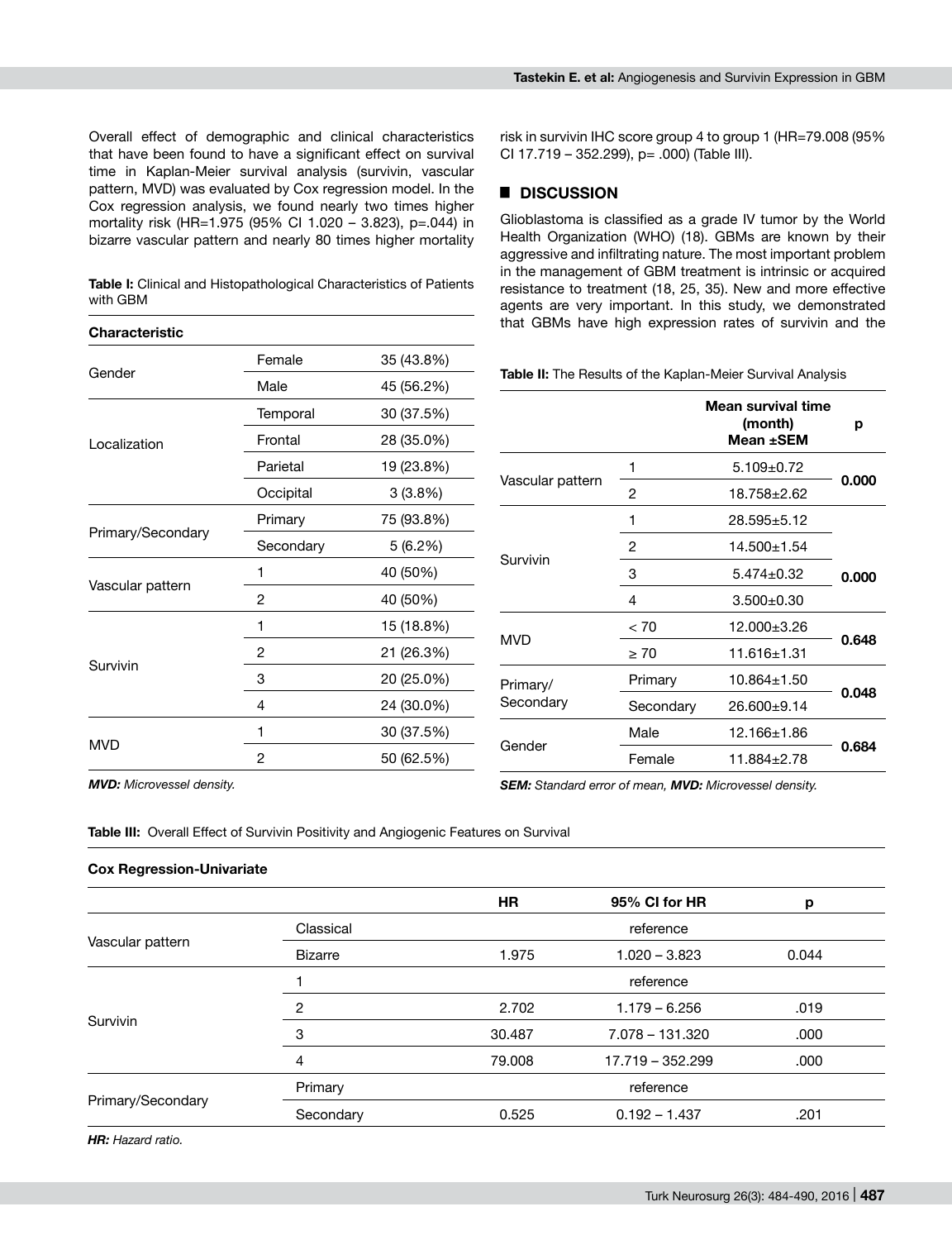

**Figure 2: A)** Relationship between survivin and survival, **B)** relationship between vascular pattern (vascpat) and survival.



**Figure 3: A, B)** Survivin positivity in glioblastoma cells (A. Nuclear staining, x50; B. Cytoplasmic staining, x50). **C, D)** CD34 staining is showing vascular features of GBM (C. Microvascular density evaluation, arrow: small-sized vessels, x50; D. Vascular pattern evaluation, arrow: bizarre vascular pattern with glomeruloid vessels, x50).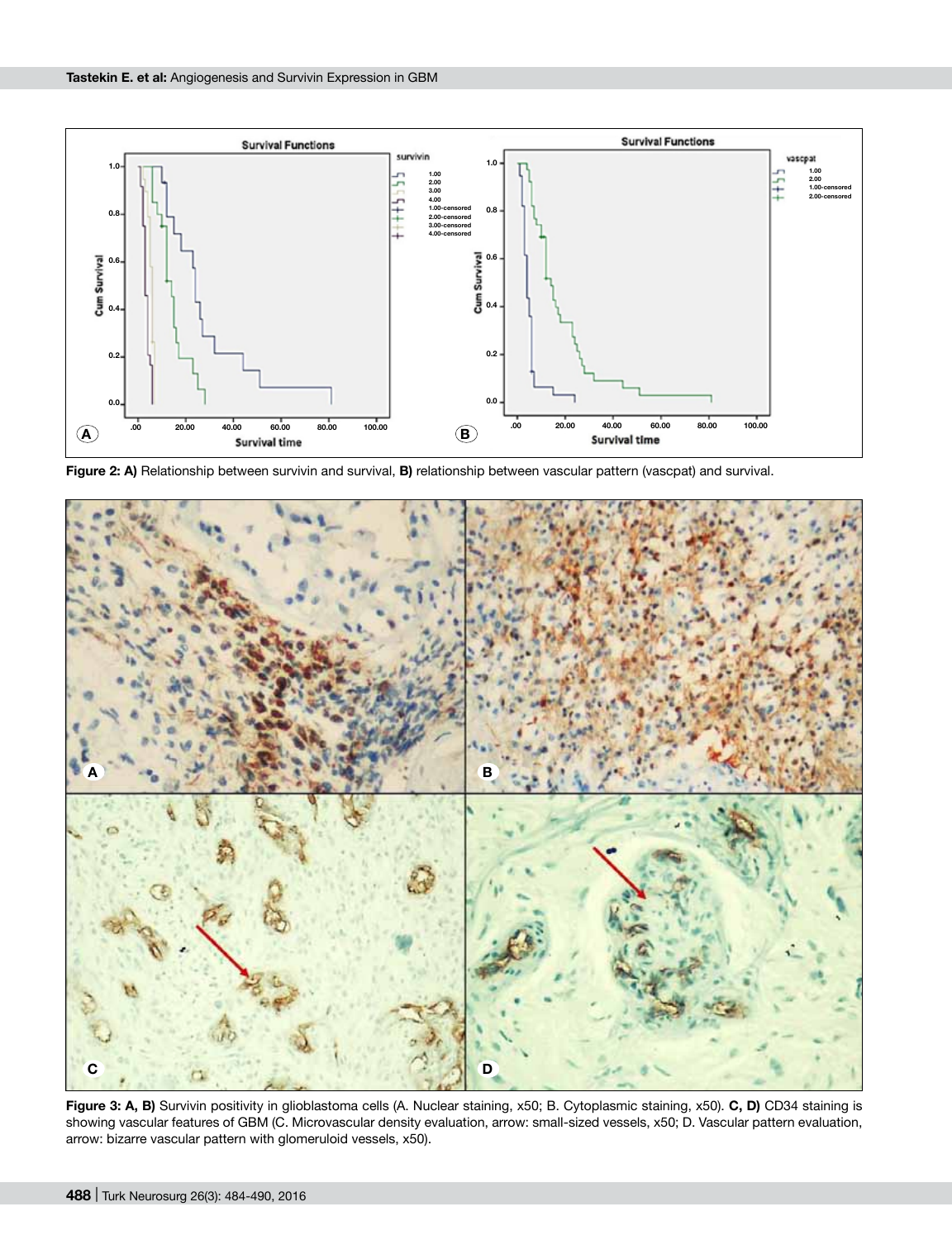percentage of immunoreactive cells had a strong inverse association with the survival of patients. Bizarre vascular pattern was related with poor prognosis.

Survivin is a member of IAPs. Survivin is known to be normally highly expressed in fetal tissue but absent in normal adult cells (1). It is expressed extensively in a lot of human cancers (1, 16) and the increased expression of survivin appears to be associated with the poor prognosis and aggressive behavior of the tumors. GBM is an example of these tumors. Especially, the survivin expression is correlated with the survival of patients. Some authors have reported increased cytoplasmic expression in human gliomas. The degree of immunoexpression of survivin in gliomas was correlated with the increase in the pathological grade of tumor (11, 26). In addition, patients who had been diagnosed as GBM, with detectable survivin expression, have been observed to have significantly shorter survival time (6). Based on these results, it can be suggested that survivin might be involved in tumorigenesis and progression of GBM (32). So, survivin would be useful to predict the prognosis and it may be a target gene for the new therapeutic agents. Hence, survivin inhibition might enable the elimination of GBM without affecting normal tissue (2, 17, 34).

Some studies showed a relationship between survivin expression and radiation resistance in some malignancies. Chakravarti et al. (6) reported that survivin suppresses radiation-induced cell death because it improves doublestrand DNA break repair in tumor cells. Sasaki et al. (26) showed that suppression of survivin by small interfering ribonucleic acid (RNA)(siRNA) improved radiosensitivity of tumor cells. Based on these findings, anti-survivin therapies may enhance the radiation response, and be correlated with better results (12, 13, 26).

GBM has been a major candidate for anti-angiogenic treatment because of its prominent neovascularization (22). Some studies have found a close relation between MVD and prognosis of GBMs (5, 28, 31). The vascular pattern may also have an important role on the efficacy of anti-angiogenic therapy. Evaluation of the microvascular features of GBMs can help enable the use of anti-angiogenic drugs (4, 5). However, there are no validated drugs that can be used to determine the angiogenic features of GBM in relation to anti-angiogenic therapies. There is also no data on the threat of the angiogenic part of the tumor (24).

In our study, results of survivin staining supported that survivin was highly expressed in GBMs. Survivin expression was seen in tumors without a significant relationship with MVD. The difference of survivin expression between the bizarre and classical vascular patterns in GBMs was statistically significant.

A few studies showed that bizarre vascular pattern was an independent prognostic factor in GBMs. Bernsen et al. (4) showed that the presence of a low amount of bizarre vascular pattern with a high amount of classical vascular pattern together in GBM was an independent factor for high survival rate. Also, Preusser et al. (24) reported that the more vascular

pattern was an independent prognostic factor in GBMs. They stated that while the bizarre vascular pattern was related with shorter survival times, the classic vascular pattern was related with higher survival rates. There were statistically significant results for vascular patterns in our study, similar to the previous results.

Sharma et al. (28) showed that increased angiogenesis was characterized with an increased number of disproportionate size and irregular vessels in GBMs. They did not show relationship between angiogenic features and proliferation. Even though they observed glomeruloid proliferation in GBMs, their study's follow-up data were not adequate for precise results (15). Recently Preusser et al. (24) evaluated the influence of MVD and vascular patterns on GBM patients' survival. In this study, inter-observer differences were high in choosing the hot spot area. They also repeatedly assessed MVD and vascular patterns in two GBM series. They showed that there was no association between MVD, vascular patterns and patient outcomes. They concluded that inter-observer difference was a limiting factor for the clinical utility of hot-spot MVD and vascular patterns as prognostic factors in GBMs.

Onguru et al. (21) stated that these methods were questionable, because of regional heterogeneity in the vascularization of GBMs. We agree with Onguru et al. and we thought that the MVD was an independent factor for prognosis. It can be evaluated in only vascular areas of partial sampled tumors and this condition may affect the histopathological evaluation of tumor because of the tumor heterogeneity and inadequate specimen. Therefore, only totally resected tumors were included in our study.

De novo GBMs have similar aggressive features. The special glomeruloid vascular pattern was more effective on survival than MVD. The special histopathological vascular features of GBM and methodological differences can also affect these results. We thought that our findings might represent an important effect on patient management. Our study showed that there is no association between MVD and patient's clinical outcome. However, new studies with stereological or neuroradiological methods should be planned with large series.

# █ **CONCLUSION**

Survivin expression and vascular pattern are related with survival time of patients with GBM. This relationship was not detected with MVD and survival of the patients. Survivin may be an ideal target for cancer therapy to kill tumor cells alone and leave the normal cells unaffected. Suppression of survivin with powerful anticancer drugs could be an effective treatment modality for glioblastomas.

# █ **REFERENCES**

- 1. Adida C, Crotty PL, McGrath J, Berrebi D, Diebold J, Altieri DC: Developmentally regulated expression of the novel cancer anti-apoptosis gene survivin in human and mouse differentiation. Am J Pathol 152(1):43-49, 1998
- 2. Altieri DC: Survivin, cancer networks and pathway-directed drug discovery. Nat Rev Cancer 8(1):61-70, 2008